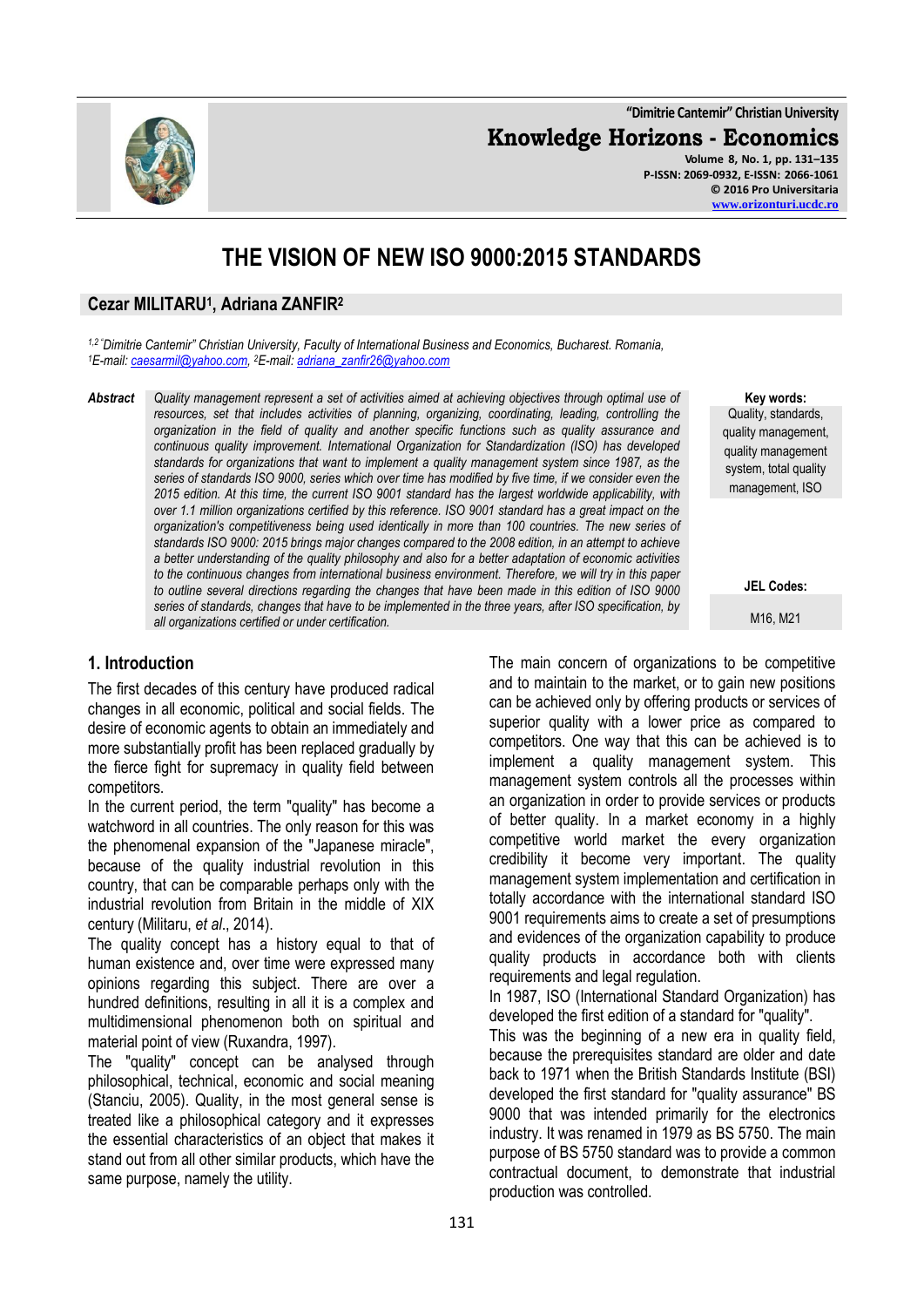ISO 9000 series of standards has gone through several revisions. Original version of ISO 9000 by 1987 has the same structure as the BS 5750 British Standard, with three ..models" according to the organization activity. Schematically, we could synthesize the history of ISO 9001, as follows:



*Figure 1.* ISO 9001 revision history

According to *Quality Encyclopedia*, a *"quality management system"* represent *"all interrelated management processes and its associated documents and also the all structural elements of organization, whose purpose is guiding and controlling the organization in terms of quality "* (Hohan and Wiener, 2005).

Due to market dynamics and also from the necessity to increase business efficiency, the ISO 9000:2015 series of standards has introduced a new concept in quality management system, that of *sustainable development,* taking into account the risks associated with business.

The concept of *"thinking based on risk"* was introduced in the new series of standards to satisfy the growing demands of customers, but also to allow greater flexibility of an organization in the context of the competition sharp rise and of profound changes from international business environment.

In conclusion, ISO 9001:2015 constitutes a "major revision" of the quality management system, a new approach, similar to what should be this system: business management, how business is organized through quality, the whole activity of an organizations.

## **2. Methodology of research**

The quality of products and services has developed new dimensions, and this requires a strong efficiency of all processes and specific activities within firms.

Literature highlights some aspects that should be taken into account to maintain a certain balance in the company and ensure a sustainable transition to the new requirements of ISO 9001:2015.

We suggest in this paper that these aspects must be highlighted through a rigorous synthesis of the literature and we try to point out some coordinated for an efficient implementation of change in organizations, according with the new recommendations of ISO 9000 standards.

Having regard the contribution of previous standards series to the efficiency of companies activities, we believe that the new ISO vision should be discussed in terms of organizational practice.

As supporters of organizational change, we highlight the necesity to implement new recommendations from ISO in all organizations. In this paper, we will attempt a comparative approach to standards of quality, in terms of quality transformation into a powerful business strategy.

### **3. Literature review**

The literature identifies a number of references of papers that analyses the quality management phenomenon, total quality management and quality management systems.

According to specialists, *"quality management"* and *"total quality management"* represents development of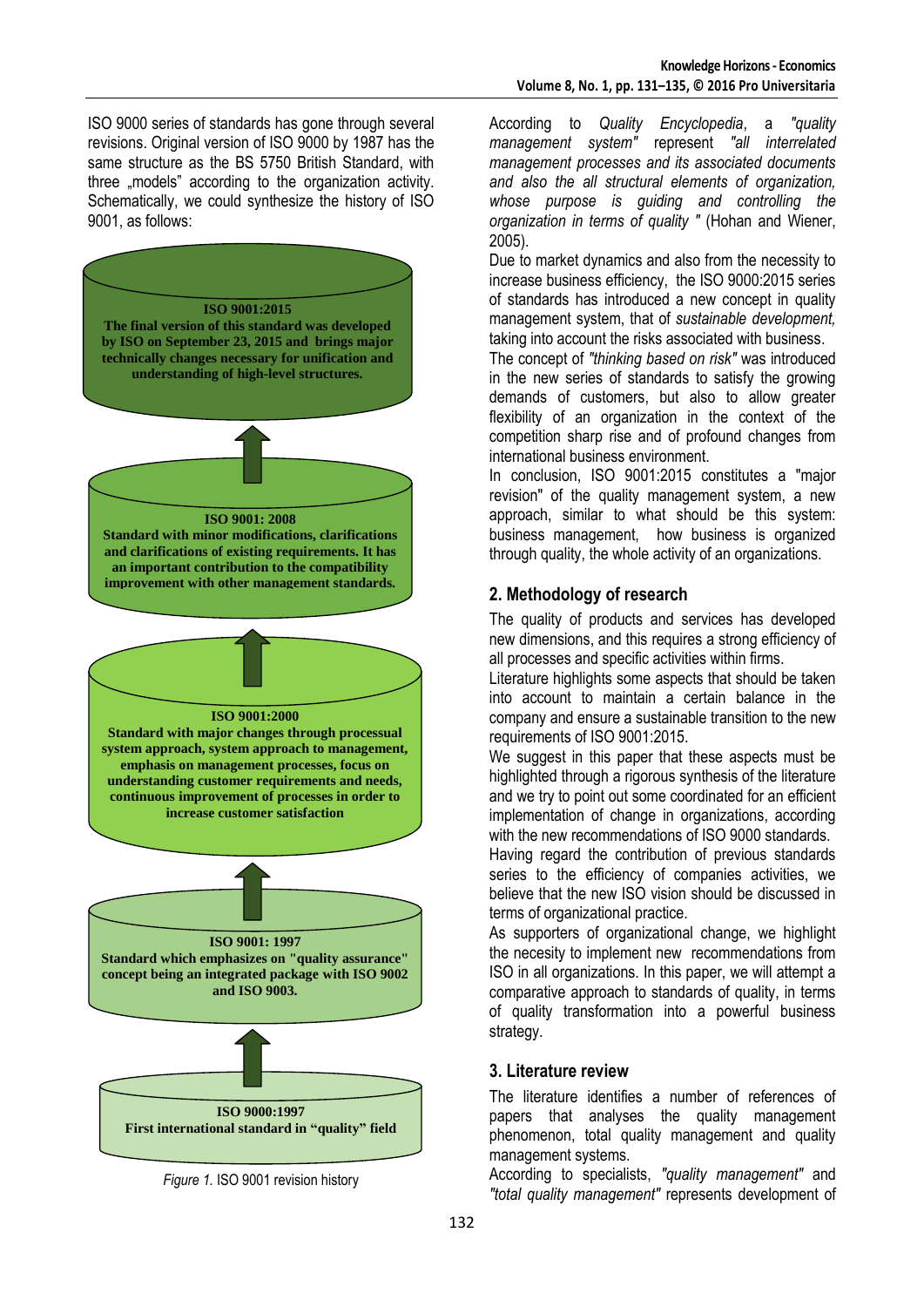the management science and it make a whole from all the theoretical and methodological elements which create the base for real work of managers (Hohan and Wiener, 2005).

Through quality management system we must understand a system of processes. To implement a quality management system means a good management of this system of processes *"in accordance with the requirements of quality standard"* (SR EN ISO 9000:2006).

In the speciality literature they were formulated in time many definitions of quality management:

system of processes that includes three functions: planning, quality control and quality improvement (Juran, 2000);

all activities undertaken for achieving quality, activities that are found in all stages of product realization (Rinne and Mittang, 1991);

- a set of activities aimed at achieving some objectives through optimal use of resources. This set includes activities of planning, coordination, organization, control and quality assurance (Kelada, 1990);

- coordinated activities to direct and control an organization in terms of quality (SR EN ISO 9000:2006).

Whatever the definition, experts in this field consider that a quality management system can be developed and implemented on different bases:

- descriptive or normative systems, based on a reference document which sets out certain requirements, with different criteria and that refers to each system element (e.g. ISO 9000);

systems based on models of excellence, not very descriptive, that are set up as a whole set of criteria that constitute an indicative structure (e. g. excellence models based on the criteria of international quality awards);

original systems, without a document or reference model, that are based on the own vision of the organization top management.

The first category is actually the largest model of quality management system and is used by over 1100000 organizations in over 180 countries.

At international level, the standard has spread rapidly, as a proof of undeniable efficiency in every field of activity where rigor in execution represent the essential element of quality.

In addition to the standard itself there is a rich literature in this area, including papers describing the model in detail. In this context the understanding the requirements of ISO 9001 version 2015 is essential.

## **4. Changes in the new ISO 9000 series of standards**

The basic principle of quality management in accordance with ISO 9000 vision is based on organization's activities division in a branched manner to the level of relatively simple execution tasks which are unequivocally defined and based on clear identification of responsibilities, the way nonconformities are treated or another specific aspect. Execution instructions and procedures are developed for all organization's activities such that to be ensured a consistent quality of supplied products. The model requires establishing a real system in which any "defect" is found through customer feedback and corrected in time.

ISO 9001:2015 provides a set of essential requirements relevant to all dimensions and types of organizations from different sectors, keeping the focus on the effectiveness of management processes through increased compatibility and alignment with other management systems and using a simplified language and writing style. This standard aims to apply the requirements set out for a long period of time (10 years) thus ensuring continuity with the current edition.

ISO defines the advantages of implementing a quality management system in organizations after the new series of standards as follows ("*Reaping the benefits of ISO 9001*", ISO, 2015):

by evaluating the overall context in which operates the organization. This identifies elements that affect its work and also the requirements and expectations of stakeholders. Therefore, is very important to establish clearly its objectives and identify new business opportunities in accordance with this requirements;

- through a correct orientation to the customer, the organization ensures that can satisfy their needs and increase their satisfaction. This can lead to more personalized offers, can increase the number of new customers or loyal customers. The final result will be an increase of the business;

increasing productivity and efficiency of the processes within the organization and reduce non quality costs by development activities in an organized way that is known by all stakeholders;

expansion into new markets with new customers, because many businesses are conducted between partners with certified quality management systems;

identifying business risks that allowing a business approach based on timely managing of their.

The new ISO 9000 series of standards introduces several changes summarized as follows (Ciobanu, 2015):

an adaptability improvement of the requirements from standard to the nature of activities within services organizations;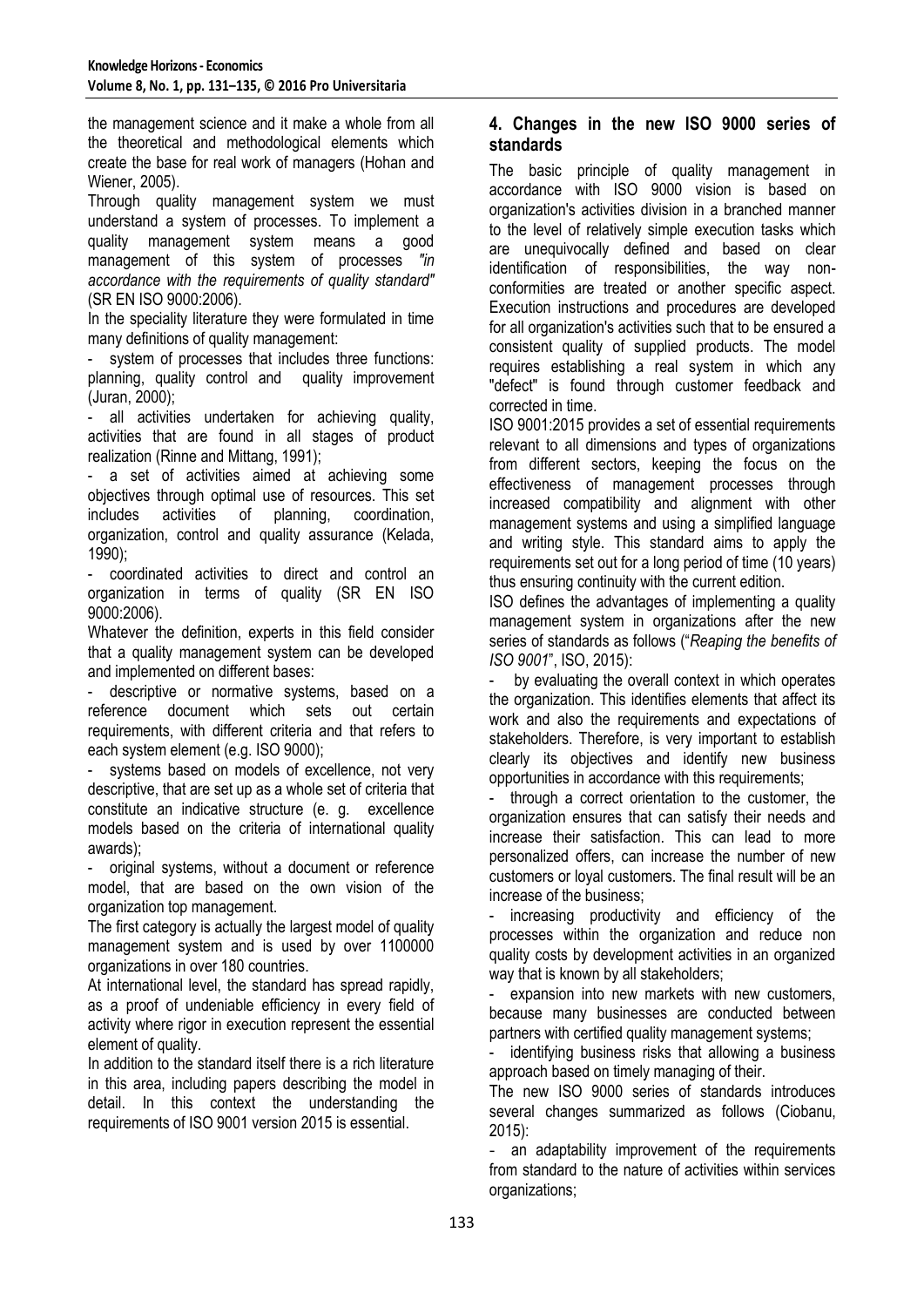- a more detailed description of the requirements formulated in the standard content;

the application limits of the system should be defined by the organization:

the flexibility to use documents was increased, the requirements regarding the terms "documented procedures", "quality plan" or "quality manual" were been replaced with "documented information";

increased requirements relating to the organization management through more implication of the management at the highest level;

the changes in the organization must be planned;

- there is no requirement for a *management representative*;

the organization's objectives must be formulated precisely with deadlines and resources;

- knowledge management grows in importance;

- there are no asked a *quality manual* in explicitly way even those *six system procedures* specified in ISO 9001:2008, being replaced by other mandatory documents like "field of application", "quality policy" or others;

- no longer focus on *continuous improvement* of products or services, but the *results improvement* becoming essential;

- it appeared the *"risk-based thinking"* concept by focusing on a very important aspect of a business namely business risk defined as the effect of an uncertainty;

requirement of "preventive action" is missing due to the decision to take into account concept of "risk-based thinking";

has increased the importance of product development processes and customer satisfaction;

the orientation on process is more clearly and strongly worded, increasing the importance of the process approach being a new condition for the evaluation indicators of processes

through risk assessment and customer satisfaction the term "continuous improvement" is replaced with the term *"improvement",* because a wrong assessment of risks or customers' needs can lead to the "over-quality" from the desire to increase customer satisfaction;

It was amplified requirement on strategy;

Staff competence should be ensured at all organization levels to ensure an adequate involvement of staff;

the term "product" refers to products and services.

Also, the overall structure of the standard was changed, it being composed by 10 chapters of requirements, compared to 8 in the previous edition. That was made from the desire that all standards, for all management systems, to have the same structure and the same number of chapters of requirements (environment, information security), which will make easier the

integration of several standards into one integrated management system.

In the new edition of quality standard appear new requirements which did not exist in the 2008 edition (e.g. 4. Background to the organization, stakeholders involved, 6.1. Actions to address the risks and opportunities) and requirements of the previous edition which was no longer found in the new standard (e.g. 4.2.2. Quality Manual, 5.5.2. Management representative, 8.5.3. Preventive actions).

Not least, the new ISO 9001:2015 standard proposes a series of *seven principles***,** instead of eight as were made in the previous edition.

They are: customer focus, leadership, engagement of people, process approach, improvement, evidencebased decision making and relationship management.

## **5. The transition to the new ISO 9000 series of standards**

The edition from 2015 has replaced the 2008 version of ISO 9001 standard, the main purpose of this review being to satisfy the needs of current business environment marked by profound modifications and changes caused by globalization impact in businesses field. In this context, ISO recommends updating of quality management system for all organizations that have such a system certified according to the requirements of ISO 9001:2008 to adapt to the new standard.

Starting September 2015 may be released certificates for the compliance management systems with ISO 9001:2015. The organizations that have planned to implement and certify their quality management system until this date were able to choose as referential any of the two editions of ISO 9001 at 2008 or at 2015. After September 2016 organizations will have to implement the requirements of the new standard, ISO 9001:2015 because after 23 September 2016 are no longer issued new certificates for compliance with the 2008 standard, this series being withdrawn.

Organizations that already have certified its quality management system have enough time until September 2018 to review and implementing their system, according to the requirements of the 2015 standard.

Every organization is different, so the necessary steps to adjust the quality management system may be different. So, ISO has elaborated a guide, giving in this way advices regarding the transition from the old to the new version of the standard (ISO - "*Moving from ISO 2008 to ISO 2015*", 2015).

 $\checkmark$  organizations should familiarize themselves with the new document, because there are some chapters or requirements that have changed, but others have remained the same. In this context a correlation matrix,